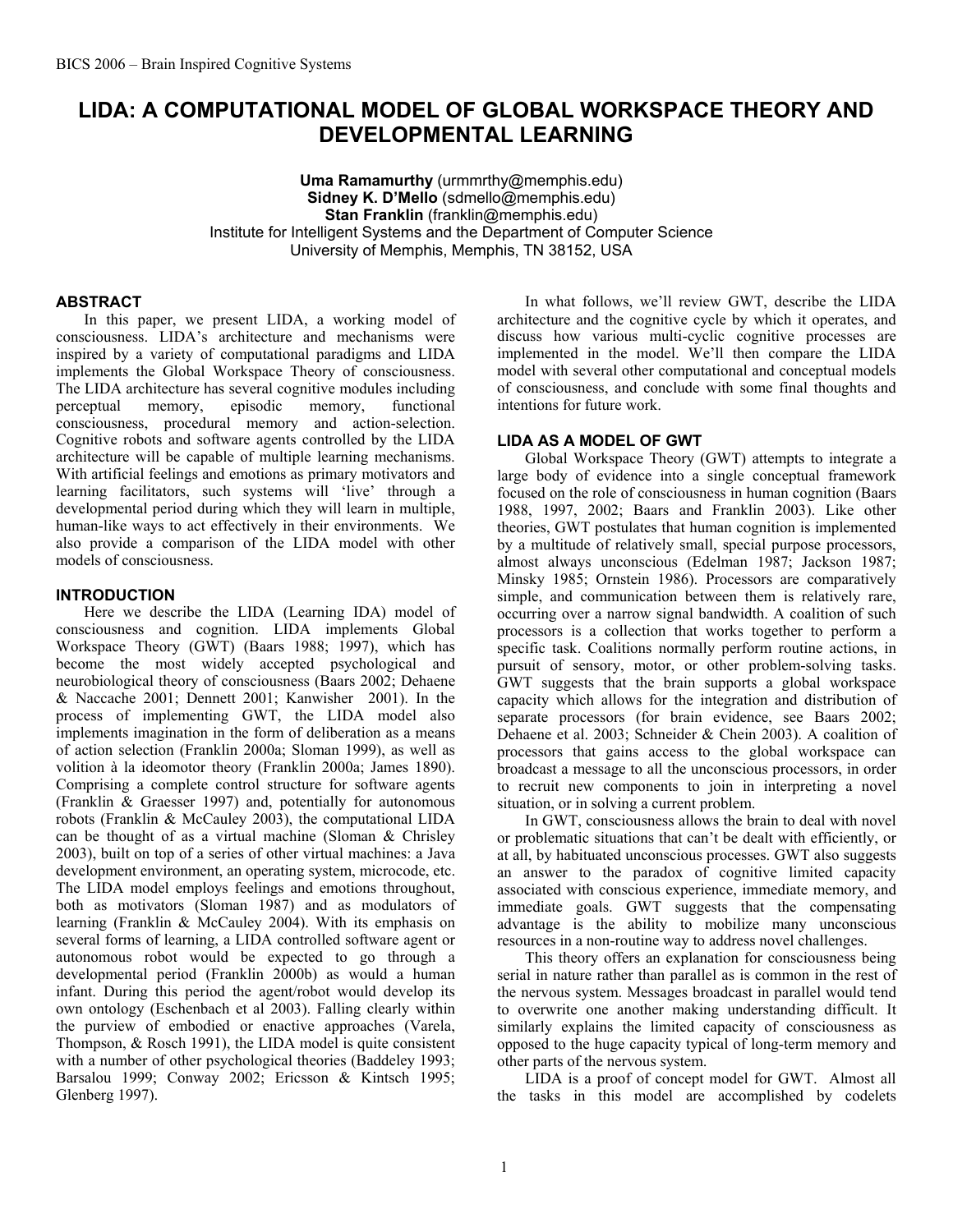(Hofstadter & Mitchell 1994) representing the processors in GWT. Codelets are small pieces of code, each running independently. A class of codelets called *attention codelets* each looks out for situations of interest to them and attempt to bring them to 'consciousness' spotlight. A broadcast then occurs to all the processors in the system to recruit resources to handle the current situation. The LIDA model also implements the seriality of consciousness in GWT with the *cognitive cycle*  described later in this paper. Further the LIDA model addresses a vast expanse of cognitive processes including perception, various memory systems, action selection, developmental learning mechanisms, feelings and emotions, deliberation, voluntary action, non-routine problem solving and automatization.

### **THE LIDA ARCHITECTURE**

The LIDA architecture is partly symbolic and partly connectionist with all symbols being grounded in the physical world in the sense of Brooks (1986; 1990). The mechanisms used in implementing the several modules have been inspired by a number of different 'new AI' techniques (Brooks 1986; Drescher 1991; Hofstadter & Mitchell 1994; Jackson 1987; Kanerva 1988; Maes 1989). We now describe LIDA's primary mechanisms.

#### **Perceptual Associative Memory**

LIDA perceives both exogenously and endogenously with Barsalou's perceptual symbol systems serving as a guide (1999). The perceptual knowledge-base of this agent, called perceptual associative memory, takes the form of a semantic net with activation called the slipnet, a la Hofstadter and Mitchell's Copycat architecture (1994). Nodes of the slipnet constitute the agent's perceptual symbols, representing individuals, categories, relations, etc. It should be noted that any node can be traced back to its primitive feature detectors that are grounded in reality and change according to the sensors of the agent in question. Pieces of the slipnet containing nodes and links, together with perceptual codelets with the task of copying the piece to working memory, constitute Barsalou's perceptual symbol simulators (1999). Together they constitute an integrated perceptual system for LIDA, allowing the system to recognize, categorize and understand.

#### **Workspace**

LIDA's workspace is analogous to the preconscious buffers of human working memory. Perceptual codelets write to the workspace as do other, more internal codelets. Attention codelets watch what is written in the workspace in order to react to it. Items in the workspace decay over time, and may be overwritten.

Another pivotal role of the workspace is the building of temporary structures over multiple cognitive cycles (see below). Perceptual symbols from the slipnet are assimilated into existing relational and situational templates while preserving spatial and temporal relations between the symbols. The structures in the workspace also decay rapidly.

### **Episodic Memory**

Episodic memory in the LIDA architecture is composed of a declarative memory for the long term storage of autobiographical and semantic information as well as a short term transient episodic memory similar to Conway's (2001) sensory-perceptual episodic memory with a retention rate measured in hours. LIDA employs variants of sparse distributed memory to computationally model declarative and transient episodic memory (Kanerva 1988; Ramamurthy, D'Mello, & Franklin 2004). Sparse distributed memory is a content addressable memory that, in many ways, is an ideal computational mechanism for use as an associative memory system.

### **Functional Consciousness**

LIDA's 'consciousness' module implements Global Workspace theory's (Baars 1988) processes by codelets. These are specialized for some simple task and often play the role of a daemon watching for an appropriate condition under which to act. The apparatus for functional 'consciousness' consists of a coalition manager, a spotlight controller, a broadcast manager, and attention codelets that recognize novel or problematic situations. Please see the discussion above, and the description of the cognitive cycle below for more details.

### **Procedural Memory**

Procedural memory in LIDA is a modified and simplified form of Drescher's schema mechanism (1991), the scheme net. Like the slipnet of perceptual associative memory, the scheme net is a directed graph whose nodes are (action) schemes and whose links represent the 'derived from' relation. Built-in primitive (empty) schemes directly controlling effectors are analogous to motor cell assemblies controlling muscle groups in humans. A scheme consists of an action, together with its context and its result. At the periphery of the scheme net lie empty schemes (schemes with a simple action, but no context or results), while more complex schemes consisting of actions and action sequences are discovered as one moves inwards. In order for a scheme to act, it first needs to be instantiated and then selected for execution in accordance with the action selection mechanism described next.

#### **Action Selection**

The LIDA architecture employs an enhancement of Maes' behavior net (1989) for high-level action selection in the service of feelings and emotions. Several distinct feelings and emotions operate in parallel, perhaps varying in urgency as time passes and the environment changes. The behavior net is a digraph (directed graph) composed of behaviors (instantiated action schemes) and their various links. As in connectionist models, this digraph spreads activation. The activation comes from four sources: from pre-existing activation stored in the behaviors, from the environment, from feelings and emotions, and from internal states. To be acted upon, a behavior must be executable, must have activation over threshold, and must have the highest such activation.

# **THE LIDA COGNITIVE CYCLE**

Be it human, animal, software agent or robot, every autonomous agent within a complex, dynamic environment must frequently and cyclically sample (sense) its environment and act on it, iteratively, in what we call a cognitive cycle (Franklin et al., 2005). Cognitive cycles are flexible, serial but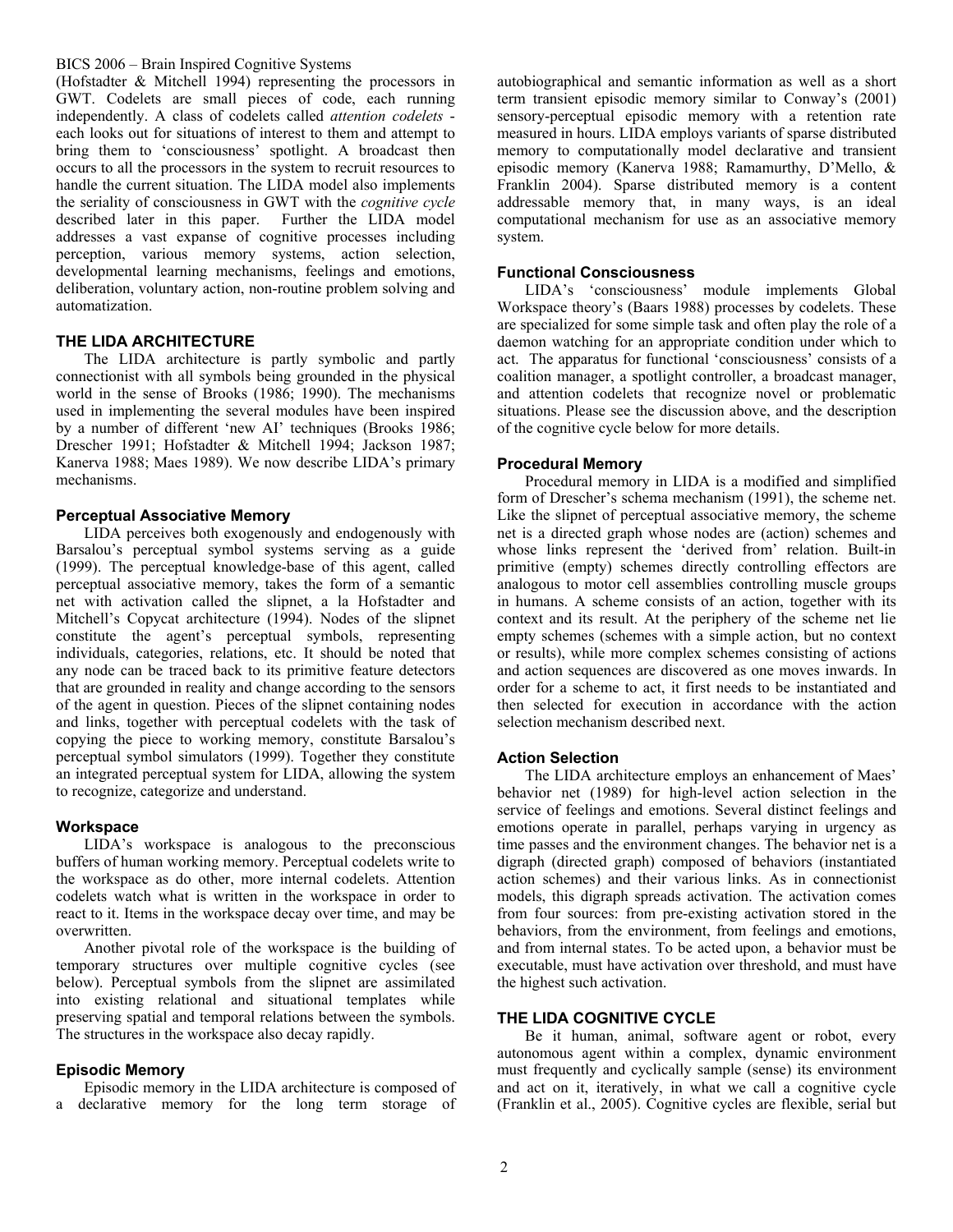overlapping cycles of activity usually beginning in perception and ending in an action. We suspect that cognitive cycles occur five to ten times a second in humans, cascading so that some of the steps in adjacent cycles occur in parallel (Baars & Franklin 2003). Seriality is preserved in the conscious broadcasts. We now describe the cognitive cycle dividing it into nine steps.

**1) Perception.** Sensory stimuli, external or internal, are received and interpreted by perception producing the beginnings of meaning.

**2) Percept to preconscious buffer.** The percept, including some of the data plus the meaning, as well as possible relational structures, is stored in the preconscious buffers of LIDA's working memory (workspace). Temporary structures are built (see Workspace above).

**3) Local associations.** Using the incoming percept and the residual contents of the preconscious buffers of working memory, including emotional content, as cues, local associations are automatically retrieved from transient episodic memory (TEM) and from declarative memory (DM), and stored in long-term working memory.

**4) Competition for consciousness.** Attention codelets view long-term working memory, and bring novel, relevant, urgent, or insistent events to consciousness.

**5) Conscious broadcast.** A coalition of codelets, typically an attention codelet and its covey of related information codelets carrying content, gains access to the global workspace and has its contents broadcast. In humans, this broadcast is hypothesized to correspond to phenomenal consciousness.

**6) Recruitment of resources.** Relevant schemes respond to the conscious broadcast. These are typically schemes whose context is relevant to information in the conscious broadcast. Thus consciousness solves the relevancy problem in recruiting resources.

**7) Setting goal context hierarchy.** The recruited schemes use the contents of consciousness, including feelings/emotions, to instantiate new goal context hierarchies (copies of themselves) into the behavior net, bind their variables, and increase their activation. Other, environmental, conditions determine which of the earlier goal contexts also receive variable binding and/or additional activation.

**8) Action chosen.** The behavior net chooses a single behavior (scheme, goal context), from a just instantiated behavior stream or possibly from a previously active stream. Each selection of a behavior includes the generation of an expectation codelet (see the next step).

**9) Action taken.** The execution of a behavior (goal context) results in the behavior codelets performing their specialized tasks, having external or internal consequences, or both. LIDA is taking an action. The acting codelets also include at least one expectation codelet whose task it is to monitor the action, bringing to consciousness any failure in the expected results.

### **Feelings and emotions in the cognitive cycle**

The LIDA model suggests a number of specialized roles for affect in cognition, all producing motivations and facilitating learning (Franklin & McCauley 2004). Whenever something is perceived, the feelings associated with the object are written to the preconscious buffers of working memory. The feelings relevant to the current situation are brought back in associated situations. These feelings play an important role

in what comes to consciousness. Present and past feelings or emotions influence the competition for consciousness. If there is a strong past feeling associated with the current situation, it has greater chances of coming to consciousness. It has greater chances of being encoded as well. And then the feelings and emotions act as motivators in the selection of behaviors. Feelings and emotions in the LIDA architecture implement motivations in that a behavior which has stronger positive feelings associated with it is more likely to be selected. This is achieved by each instantiated behavior codelet maintaining the affective response that has traditionally followed its execution as part of its post-conditions. The agent would choose those actions which wouldn't give too much pain, or which gives the agent satisfaction. Thus a feeling would drive a LIDA controlled software agent or robot in whatever action selection it takes.

### **MULTI-CYCLIC PROCESSES IN LIDA**

Higher order cognitive processes such as reasoning, problem solving, imagination, etc., in LIDA, occur over multiple cognitive cycles. We now describe deliberation, voluntary action, non-routine problem solving, and action, non-routine problem solving, and automatization as some of the multi-cyclic processes that are accommodated by the LIDA system. The mechanisms that realize these processes are typically implemented as behavior streams in procedural memory.

### **Deliberation**

When we humans are faced with a problem to solve, we often create in our mind different strategies or possible solutions. We imagine the effects of executing each strategy or trial solution without actually doing so. It's a kind of internal virtual reality. Eventually, we decide upon one strategy or trial solution, and try solving the problem using it. This whole process is called deliberation (Sloman 1999). During the deliberation process several, possibly conflicting ideas compete to be selected as the strategy or solution of the problem. One such is chosen voluntarily. Deliberation in LIDA is implemented by utilizing conscious information to create scenarios and evaluate their utilities (Franklin 2000b).

### **Voluntary Action**

Voluntary actions involve a conscious deliberation on the decision to take an action. William James proposed the *ideomotor theory* of voluntary action (1890). James suggests that any idea (internal proposal) for an action that comes to mind (to consciousness) is acted upon unless it provokes some opposing idea or some counter proposal. GWT adopts James' ideomotor theory "as is" (Baars 1988, Chapter 7) and provides a functional architecture for it. The LIDA model furnishes an underlying mechanism that implements the ideomotor theory of volition (Franklin 2000b).

The players in this decision making process include *proposing* and *objecting* attention codelets and a *timekeeper*  codelet. A proposing attention codelet's task is to propose a certain decision on the basis of its particular pattern of preferences. The proposing attention codelet brings information about itself and the proposed decision to "consciousness" so that if no other objecting attention codelet objects (by bringing itself to "consciousness" with an objecting message), and if no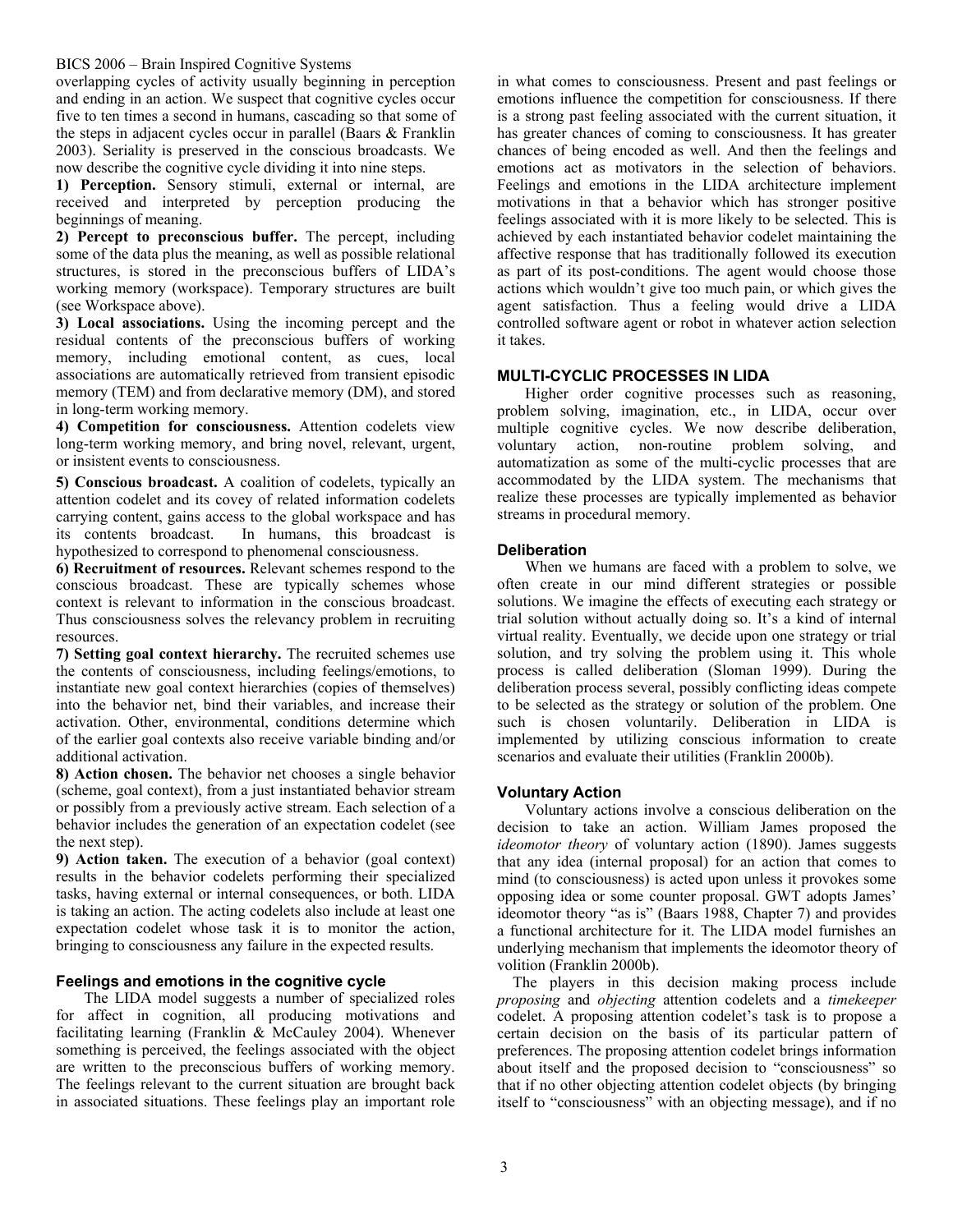other proposing attention codelet makes a different proposal within a given span of time, the timekeeper codelet will decide on the proposed decision. If an objection or a new proposal is made in a timely fashion, the timekeeper codelet stops timing or resets the timing for the new proposal.

#### **Non-Routine Problem Solving**

With the help of its consciousness mechanism, LIDA has the ability to deal with novel instances of routine situations. However, in order to efficiently handle novel, problematic, and unexpected situations, the model needs some form of nonroutine problem solving. In general non-routine problem solving refers to the ability to devise solutions to novel problematic situations. This type of solution is generally referred to as *meshing*, where humans utilize chunks of prior knowledge towards obtaining solutions to novel problems (Glenberg 1997). Non-routine problem solving is quite similar to planning in classical AI. However, while planning in classical AI assumes that all the individual operators are continually available for consideration, we make no such assumption due to its cognitive implausibility. Instead our approach relies on consciousness to recruit unconscious pieces of knowledge that are potentially relevant to the solution. Nonroutine problem solving in the LIDA architecture is best viewed as a unique behavior stream operating over multiple cycles, with the shaping of partial plans of action at each cycle.

#### **Automatization**

Automatization refers to the human (and animal) ability to learn a procedural task to an extent that the task can be accomplished without conscious intervention. Everyday examples of such automatized tasks include walking, swimming, driving, etc. Since consciousness is a limited resource, automatized tasks free up this resource for more pressing cognitive activities such as deliberation, problem solving, reasoning, etc.

In the LIDA architecture partial plans of actions are represented by behavior streams (goal context hierarchies consisting of behaviors operating roughly in a sequence). For a non-automatized task, consciousness is required to recruit for execution the next behavior in an instantiated stream. Automatization is implemented in LIDA by means of behaviors in a stream automatically building associations with one another, thereby eliminating the need for conscious intervention. Once a task is automatized, the execution of individual behaviors is monitored by expectation codelets. When a failed execution is noted and this information is brought to consciousness, the de-automatization process is recruited to temporarily suspend the automatization thereby restoring conscious intervention (Negatu, McCauley, & Franklin, in review).

### **DEVELOPMENTAL LEARNING IN LIDA**

The LIDA model realizes three fundamental learning mechanisms that underlie much of human learning: 1) perceptual learning, the learning of new objects, categories, relations, etc., 2) episodic learning of events, the what, where, and when, 3) procedural learning, the learning of new actions and action sequences with which to accomplish new tasks. Although, the type of knowledge retained due to these three learning mechanisms differ, the mechanisms are founded on two basic premises. The first premise states that conscious awareness is sufficient for learning. Although subliminal acquisition of information appears to occur, the effect sizes are quite small compared to conscious learning. In a classic study, Standing (1973) showed that 10,000 distinct pictures could be learned with 96% recognition accuracy, after only 5 seconds of conscious exposure to each picture. No intention to learn was needed. Consciously learned educational material has been recalled after 50 years (Bahrick 1984). No effect sizes nearly as long-lasting as these have been reported in the subliminal learning literature (Elliott & Dolan 1998). Conscious access greatly facilitates most types of learning. The second premise that is shared among the various learning mechanisms is that the learning is modulated by feelings and emotions, i.e. the learning rate varies with arousal (Yerkes & Dodson 1908).

Developmental learning in LIDA occurs during the conscious broadcast (step 5 of the cognitive cycle). The conscious broadcast contains the entire content of consciousness including the affective portions. The contents of perceptual associative memory are updated in light of the current contents of consciousness, including *feelings/emotions*, as well as objects, categories and relations (perceptual learning). *The stronger the affect, the stronger the encoding in memory*. Transient episodic memory is also updated with the current contents of consciousness, including *feelings/emotions*, as events (episodic learning). *The stronger the affect is, the stronger the encoding in memory*. Procedural memory (recent actions) is updated (reinforced) with *the strength of the reinforcement influenced by the strength of the affect*  (procedural learning).

We now briefly describe the three learning mechanism. A more detailed account can be found in D'Mello et al., (in press).

#### **Perceptual Learning**

Perceptual associative memory (PAM) is implemented in the LIDA architecture as a slipnet, a semantic net with passing activation (Hofstadter & Mitchell 1994). Perceptual learning in the LIDA model occurs with consciousness. This learning is of two forms, the strengthening or weakening of the base-level activation of existing nodes, as well as the creation of new nodes and links. Any existing concept or relation that appears in the conscious broadcast (Step 5 of the cognitive cycle) has the base-level activation of its corresponding node strengthened as a function of the arousal of the agent at the time of the broadcast. The base-level activation of a slipnet node increases along a saturating, sigmoidal curve as the number of occurrences in consciousness of the node's interpretations increases. The node's base-level activation decays in an inverse sigmoidal fashion. A low base-level activation decays quite rapidly, while a saturated base-level activation decays almost not at all.

### **Episodic Learning**

In the LIDA model, memory is hypothesized to interact with conscious events for its normal functioning. Episodic learning in the LIDA architecture results from events taken from the contents of 'consciousness' being encoded in our modified sparse distributed memory (SDM) representing transient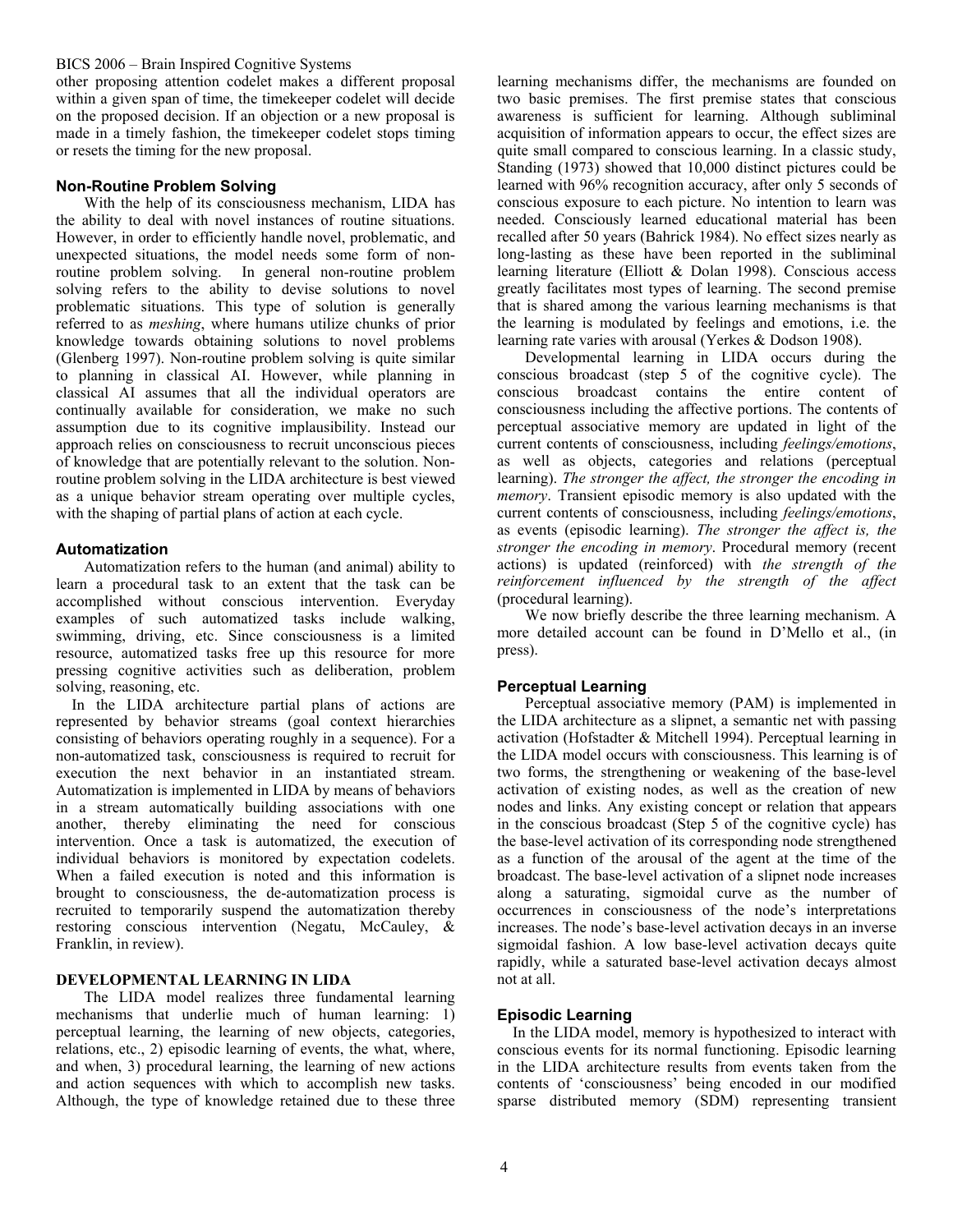episodic memory (Ramamurthy, D'Mello, & Franklin 2004). In addition to the encoding of sensory perceptual details of each episode manifested through the contents of consciousness, this episodic learning includes encoding of feelings and emotions, and of actions taken by the agent. Periodically, and offline, the not yet decayed contents of TEM are consolidated into declarative memory (DM) (autobiographical memory plus semantic memory) which is also implemented as a modified SDM system.

### **Procedural Learning**

Our model of procedural learning is a simplified version of Drescher's schema mechanism (1991) and is based on functional consciousness, implemented in adherence to Global Workspace Theory (Baars 1988), and reinforcement learning (D'Mello et al., in press). Procedural learning occurs in the scheme net and involves the shaping of the context and results of existing schemes, as well as the learning of more complex schemes representing parallel and sequential actions. Reinforcement is provided via a sigmoid function such that initial reinforcement becomes very rapid but tends to saturate. The inverse of this same sigmoid function serves as the decay curve. Therefore, schemes with low base level activation decay rapidly, while schemes with high (saturated) base level activation values tend to decay at a much lower rate. Feelings and emotions modulate the learning process by influencing the direction (positive or negative) and valence of reinforcement.

### **COMPARISON WITH OTHER MODELS**

As described above, the LIDA model includes several cognitive mechanisms resulting in a working model of consciousness. In this section, we will compare the LIDA model with other models of consciousness.

#### **CLARION vs. LIDA**

First we consider the *Connectionist Learning with Adaptive Rule Induction ON-line,* CLARION (Sun 2003) architecture. This architecture takes the two-systems view of consciousness, i.e., conscious processes (top-level knowledge) are directly accessible while unconscious processes (bottomlevel knowledge) are not. In contrast, the LIDA model takes the unitary-system view of the conscious and the unconscious. LIDA model implements GWT's view that the primary function of consciousness is to solve the *relevance* problem, namely, finding the resources needed to handle the current situation.

 While the CLARION architecture provides for several memory systems including working memory, semantic memory and episodic memory, the LIDA model has a distinct transient episodic memory (TEM) based on the hypothesis that only conscious contents are stored in TEM to be consolidated at a later time into declarative memory. Both the models support various types of learning mechanisms, while the capability of developmental learning exists in the LIDA model. The LIDA model also supports multi-cyclic processes like deliberation, voluntary action, non-routine problem solving and automatization providing this model with a depth and vastness in modeling several aspects of cognition.

### **Schacter's model vs. LIDA**

Schacter's model (1990) has strong neuropsychological motivations with respect to dissociation of various types of knowledge in the system. The different knowledge modules in this system perform specialized and unconscious tasks and send the output to the "conscious awareness system". The LIDA model's approach to conscious awareness is clearly different from this. In LIDA, the action to be taken is chosen after the conscious broadcast (refer to LIDA's cognitive cycle above). Further, there is no clear computational distinction between conscious and unconscious processes in Schacter's model.

### **Damasio's model vs. LIDA**

Damasio's model (1990) is neuro-anatomically motivated, with several "sensory convergence zones" integrating information from sensory modalities through forward and backward synaptic connections. The activation passes through the entire system, with the resulting "broadcast" makes the information stored about an entity available. This is described as "accessibility of consciousness". The model has no central information store. In contrast, the LIDA model has a 'consciousness' module to implement functional consciousness. Compared to the LIDA model, Damasio's model is much more narrow in scope with respect to the cognitive mechanisms addressed. However, an advantage to Damasio's model is that it addresses multi-modal sensory convergence which has not yet been explicitly addressed in the LIDA model's perception module.

### **Cotterill's model vs. LIDA**

The "master-module" model of consciousness by Cotterill (1997) postulates that consciousness arises from the planning of movements. The master-module in this system is the brain's motor planner. Movement is the central aspect of this model. To that extent, this model is comparable to the LIDA model, where the cognitive cycle is continuously acting and sensing its environment. The LIDA model has a much broader scope in modeling cognition compared to the master-module model.

#### **ICARUS vs. LIDA**

Similar to the LIDA model, the ICARUS architecture (Langley, P., in press) has comparative breadth in modeling cognition. ICARUS is based on Newell's view (1990) that agent architectures should incorporate strong theoretical assumptions about the nature of the mind. This is also true of the LIDA model as it attempts to integrate what we know about cognition from neuroscience, cognitive science and AI.

ICARUS has several memory systems, both long-term and short-term, similar to LIDA. It has a separate memory module for "skills or procedures" similar to LIDA's procedural memory. Similar to the CLARION model, there is no transient episodic memory system (which plays a unique role in the LIDA model) in ICARUS, though there are perceptual and motor buffers in the short-term memories of this model. Similar to LIDA, the ICARUS architecture has a strong correspondence amongst the contents of its short-term and long-term memories.

 ICARUS has separate performance modules for conceptual inference, skill execution and problem solving. These modules are very inter-related with respect to building on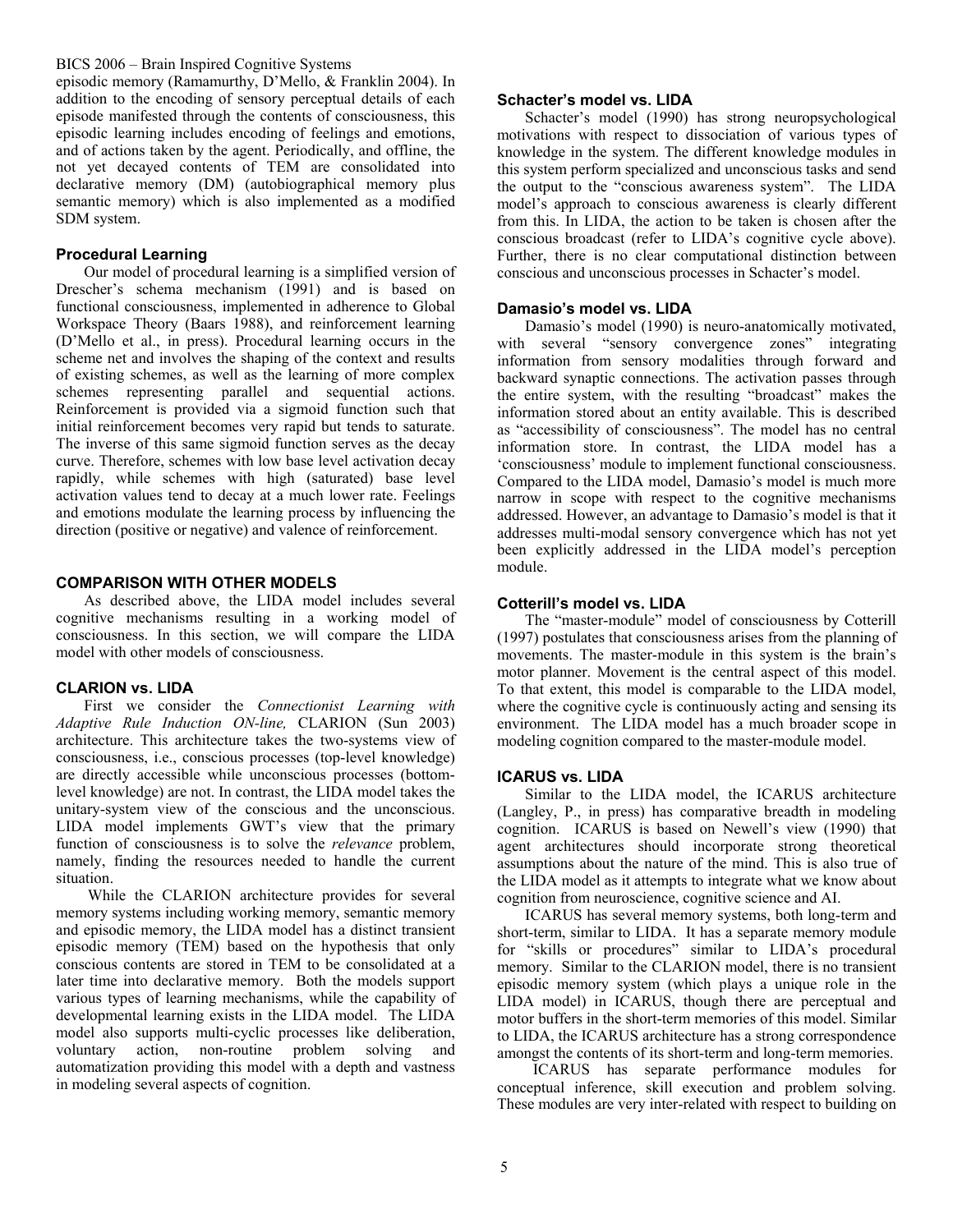each others' results and operating on the same subsystems/structures of the architecture, including the longterm memories. This is directly compatible with LIDA's processing with its cognitive cycle.

The ICARUS architecture has a learning module which generates a new skill whenever a goal is achieved with problem-solving and execution. In contrast to the LIDA architecture, there are no multiple learning mechanisms. While the learning in ICARUS is incremental, there is no developmental learning. The ICARUS architecture does not mention a 'consciousness' or awareness module.

# **CONCLUSION**

Here we have presented the LIDA model as a case study of models of consciousness (MoC), and compared it with other such MoC. Though the various models often have, by necessity, many areas of similarity, the case study suggests a number of possible lacunae in many of the models, many or most of which could perhaps be filled, to the improvement of the models. Here we will enumerate some of these suggested lacunae.

In recent years, artificial intelligence and cognitive science have both been moving rapidly toward an embodied/enactive view of intelligence and cognition (Barsalou 1999; Franklin 1997; Glenberg 1997; Varela Thompson, & Rosch 1991). (The neuroscientists have long adhered to that view.) The case study of the LIDA model presented here and its comparison with other MoC, suggests that designers of other models of consciousness might well adopt this same view. While the LIDA model begins with sensation and ends with action, many of the other models assume that sensation/perception is provided and go on to model higher-level processes only, thereby running the risk of avoiding some of the really significant problems associated with perception.

Global Workspace Theory (GWT) has become the currently dominant bio-psychological theory of consciousness. Our case study model, LIDA, implements a major portion of GWT. The theories of Dehaene (Dehaene & Naccache 2001) and of Shanahan (to appear) are the only other MoC to avail themselves of the insights of GWT, particularly of its solution to the relevance problem, a major function of consciousness. (We didn't compare LIDA to the Shanahan model because it wasn't available to us in time.)

Learning and development is becoming an ever more significant part of cognitive modeling, both computational and conceptual, and the several varieties of learning form an integral part of the LIDA (Learning IDA) model. Most of the other MoC discussed here provide some form of procedural learning, usually selectionist procedural learning via reinforcement, but some also include instructionist procedural learning. Episodic learning is included in a few of the other MoC, while perceptual learning is almost universally omitted, to the detriment of these models in our view.

The LIDA model makes extensive and crucial use of feelings and emotions as motivators and as modulators of learning. The other MoC seem to ignore them almost entirely. In our view, emotions can often be effectively replaced with explicit causal motivators, or with values/utility as motivators, without significant loss. The flexibility and the common currency offered by feelings and emotions are, in our view,

much harder to successfully replace in their role of facilitating the various forms of learning.

Finally, the LIDA model implementation of the multicyclic processes of conscious volition and deliberation, a form of imagination, seem unique among the MoC to which we compared our model. Our conclusion is that many of the MoC might well benefit by taking perception, including perceptual learning, more seriously, by availing themselves of the insights of GWT, including volition via ideomotor theory, by the use of feelings and emotions to facilitate learning and development.

A final comparison of the LIDA model to humans whom we model reveals even more lacunae than those so belabored in the preceding paragraphs. For a start, LIDA is missing metacognition, perhaps a half-dozen senses of self, attentional learning, and a host of multi-cyclic cognitive processes, as well a clear account of how new skills are learned first with the active participation of consciousness, and later progress to becoming sensory-motor automatisms that operate completely unconsciously (Goodale and Milner 2004). There's so much work to be done to take the beam from our own eye.

### **REFERENCES**

- Baars, B. J. 1988. *A Cognitive Theory of Consciousness*. Cambridge.: Cambridge University Press.
- Baars, B. J. 1997. In the Theatre of Consciousness. Oxford: Oxford University Press.
- Baars, B. J. 2002. The conscious access hypothesis: origins and recent evidence. Trends in Cognitive Science 6:47–52.
- Baars, B., and Franklin, S. 2003. How conscious experience and working memory interact. *Trends in Cognitive Science* 7:166-172.
- Baddeley, A. D. (1993) Working memory and conscious awareness. In Theories of memory, ed. A. Collins, S. Gathercole, M. Conway, and P. Morris. Howe: Erlbaum.
- Barsalou, L. W. 1999. Perceptual symbol systems. *Behavioral and Brain Sciences* 22:577–609.
- Bahrick, H. P. 1984. Semantic memory content in permastore: fifty years of memory for Spanish learned in school. J. Exp. Psychol. Gen. 113:1-29.
- Brooks, R. A. 1986. A robust layered control system for a mobile robot. *IEEE Journal of Robotics and Automation*. RA-2:14-23.
- Brooks, R. A. 1990. Elephants Don't Play Chess. *Robotics and Autonomous Systems* 6: 3–15.
- Conway, M. A. (2002) Sensory-perceptual episodic memory and its context: autobiographical memory. In Episodic Memory, ed. A. Baddeley, M. Conway, and J. Aggleton. Oxford: Oxford University Press.
- Cotterill, R. (1997) On the mechanism of consciousness. *Journal of Consciousness Studies*, 4:231-247.
- Damasio, A. et. al. (1990) Neural regionalization of knowledge access. In: *Cold Spring Harbor Symposium on Quantitative Biology,* Vol. LV. CSHL Press.
- Dehaene, S., and L. Naccache. 2001. Towards a cognitive neuroscience of consciousness: basic evidence and a workspace framework. Cognition 79:1-37.
- Dehaene, S., C. Sergent, and J.P. Changeux. (2003) A neuronal network model linking subjective reports and objective physiological data during conscious perception. Proc. Natl. Acad. Sci. USA, 1001:8520-8525.